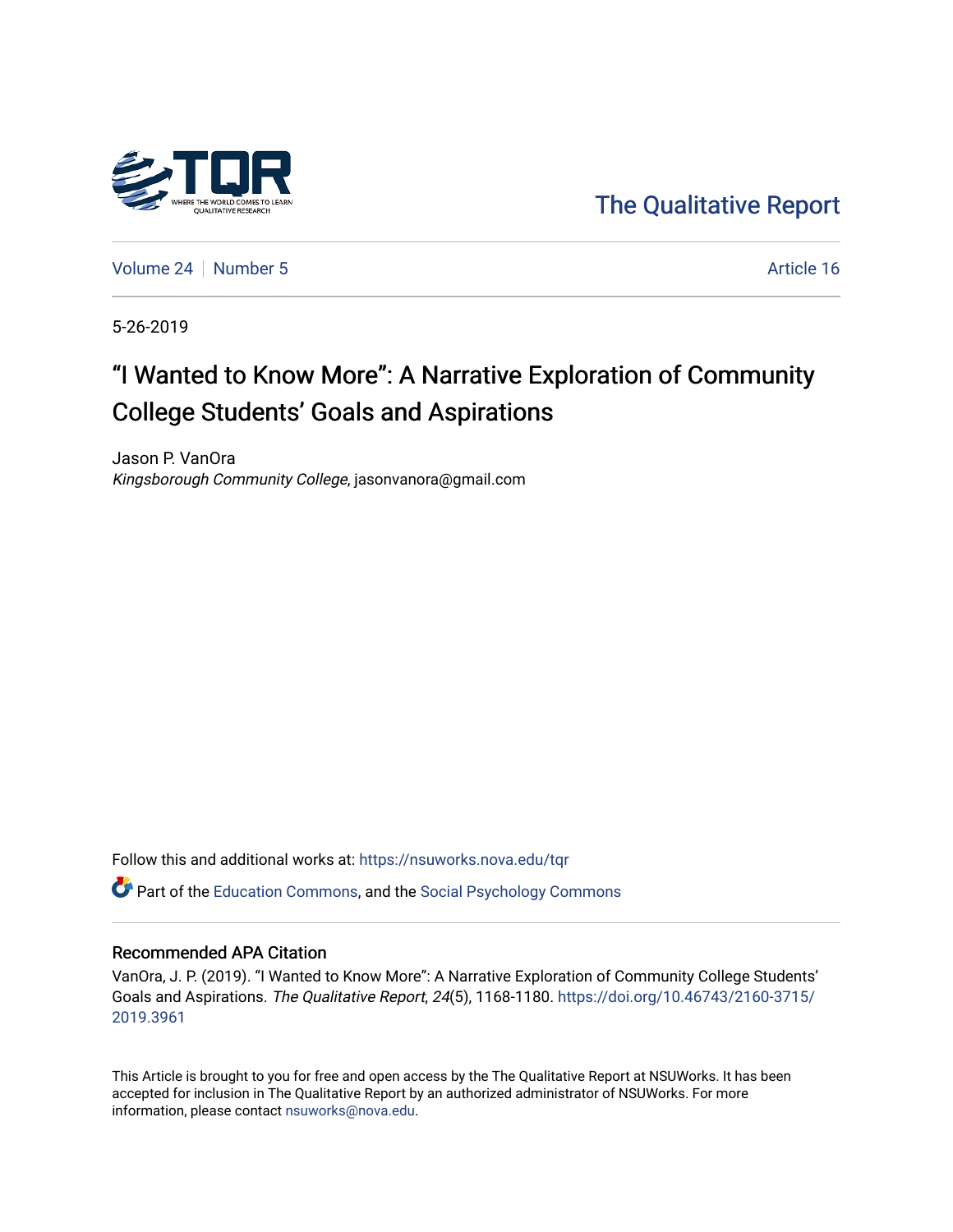

# "I Wanted to Know More": A Narrative Exploration of Community College Students' Goals and Aspirations

# Abstract

The literature on community colleges is overwhelmed by outcomes-oriented data concerning retention, attrition, and graduation rates. What we lack is a more complete understanding of why community college students choose to enroll in the first place. The current study seeks to fill this gap. Through a series of semi-structured interviews, students reported feeling motivated to attend community college by their desires to reconstruct themselves as scholars, make proud their families and communities of origin, achieve social mobility, and develop a more accomplished and purposeful sense of self. Implications of these findings for teaching and learning are discussed, as is the importance of using identity as a lens for understanding students' motivations.

# Keywords

Community College, Narratives, Qualitative Research, Developmental Education, Aspirations, Goals, Motivations, Identity

# Creative Commons License



This work is licensed under a [Creative Commons Attribution-Noncommercial-Share Alike 4.0 International](https://creativecommons.org/licenses/by-nc-sa/4.0/)  [License](https://creativecommons.org/licenses/by-nc-sa/4.0/).

# Acknowledgements

I would like to acknowledge the support of Dr. Emily Schnee for her participation in the current project.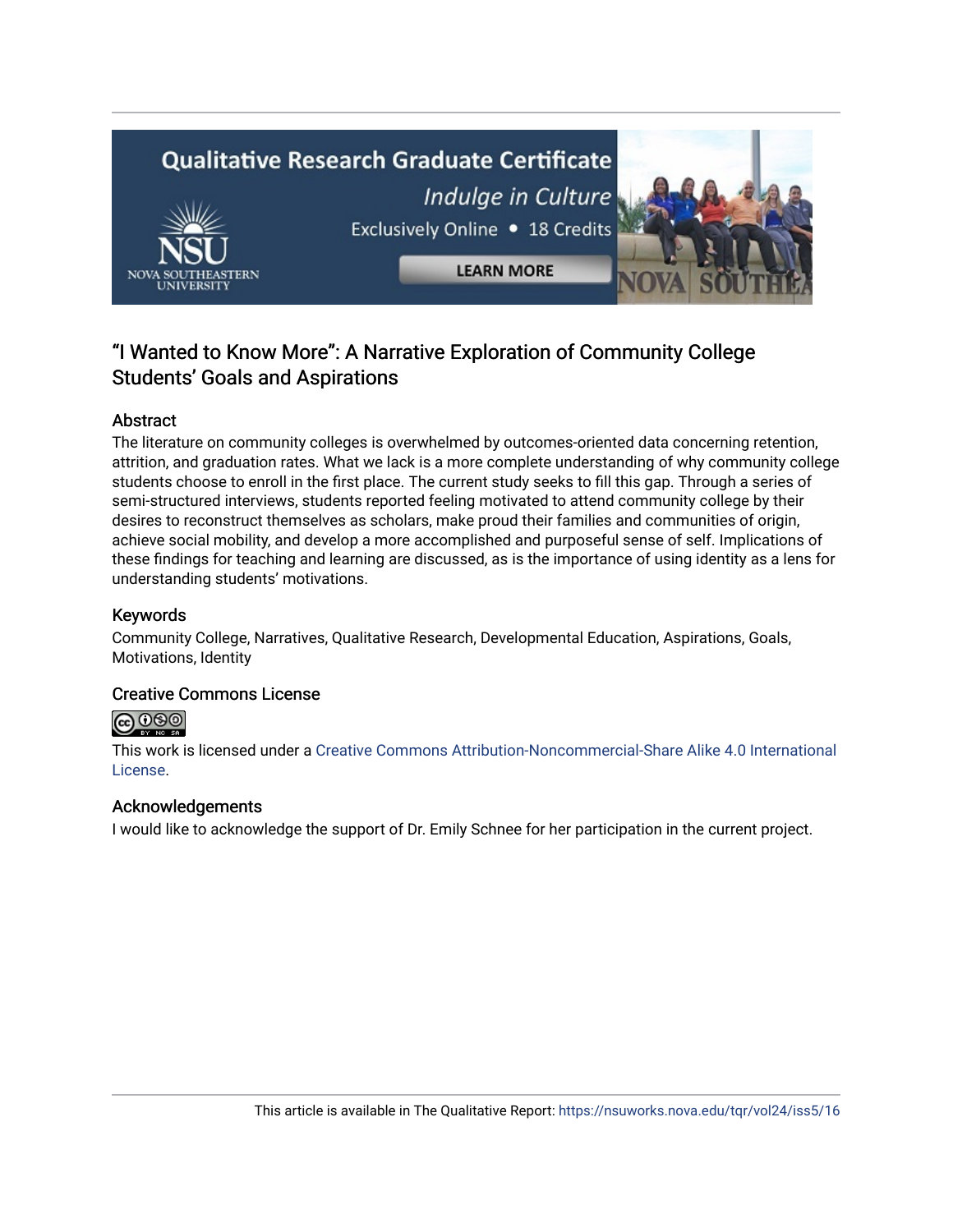

# **"I Wanted to Know More": A Narrative Exploration of Community College Students' Goals and Aspirations**

Jason P. VanOra Kingsborough Community College, Brooklyn, New York, USA

*The literature on community colleges is overwhelmed by outcomes-oriented data concerning retention, attrition, and graduation rates. What we lack is a more complete understanding of why community college students choose to enroll in the first place. The current study seeks to fill this gap. Through a series of semi-structured interviews, students reported feeling motivated to attend community college by their desires to reconstruct themselves as scholars, make proud their families and communities of origin, achieve social mobility, and develop a more accomplished and purposeful sense of self. Implications of these findings for teaching and learning are discussed, as is the importance of using identity as a lens for understanding students' motivations. Keywords: Community College, Narratives, Qualitative Research, Developmental Education, Aspirations, Goals, Motivations, Identity*

# **Background**

The literature on community colleges is overwhelmed by outcomes-oriented data concerning retention, attrition, and graduation rates (Bailey, Calgano, Jenkins, Leinback, & Kienzi, 2006; Fike & Fike, 2008; Levin & Calgano, 2008; Price & Tovar, 2014). And this is with good reason. It appears that only approximately 22% of community college students earn an associate's degree within three years and that this number only increases to 38% when examining graduation rates over the course of six years (Juszkiewicz, 2016). In fact, for an alarming number of community colleges in the United States, the three-year graduation rates are lower than 15% (Schneider & Yin, 2012). First-to-second year retention rates are of equal concern with reportedly 55% of community college students persisting beyond their first academic year (Price & Tovar, 2014). Not surprisingly, these outcomes appear worse for students who place into developmental or "remedial" coursework (Attewell, Lavin, Domina, & Levey, 2006; Bailey, 2009; Bailey, Crosta, & Jenkins, 2007; Crosta & Calcagno, 2005; Merisotis & Phipps, 2000). In fact, Adelman (1999) finds that students taking remedial courses are almost  $30\%$  less likely to earn a bachelor's degree.<sup>1</sup>

And yet, despite the abysmal outcomes described above, there is evidence that with support, guidance, and pedagogy tailored to students' individual needs, these outcomes can be improved even for those students with the most significant academic challenges (Grubb, 1999; Tinto, 1998, 2003; Weiss et al., 2015). In fact, providing opportunities for civic engagement, using technology to facilitate learning, and structuring more regular communication between students and their advisors appear to help community college students persist over time (O'Gara, Karp, & Hughes, 2009; Schnee, Better, & Cummings, 2015; Symister, VanOra, Griffin, & Troy, 2014). Having the potentially greatest impact on community college students' success are learning community (LC) programs, which enroll a

**.** 

<sup>&</sup>lt;sup>1</sup> It is critical to acknowledge evidence that lack of adequate preparation in high school, rather than remediation per se, causes these poorer outcomes among developmental students (Adelman, 1999; Attewell et al., 2006).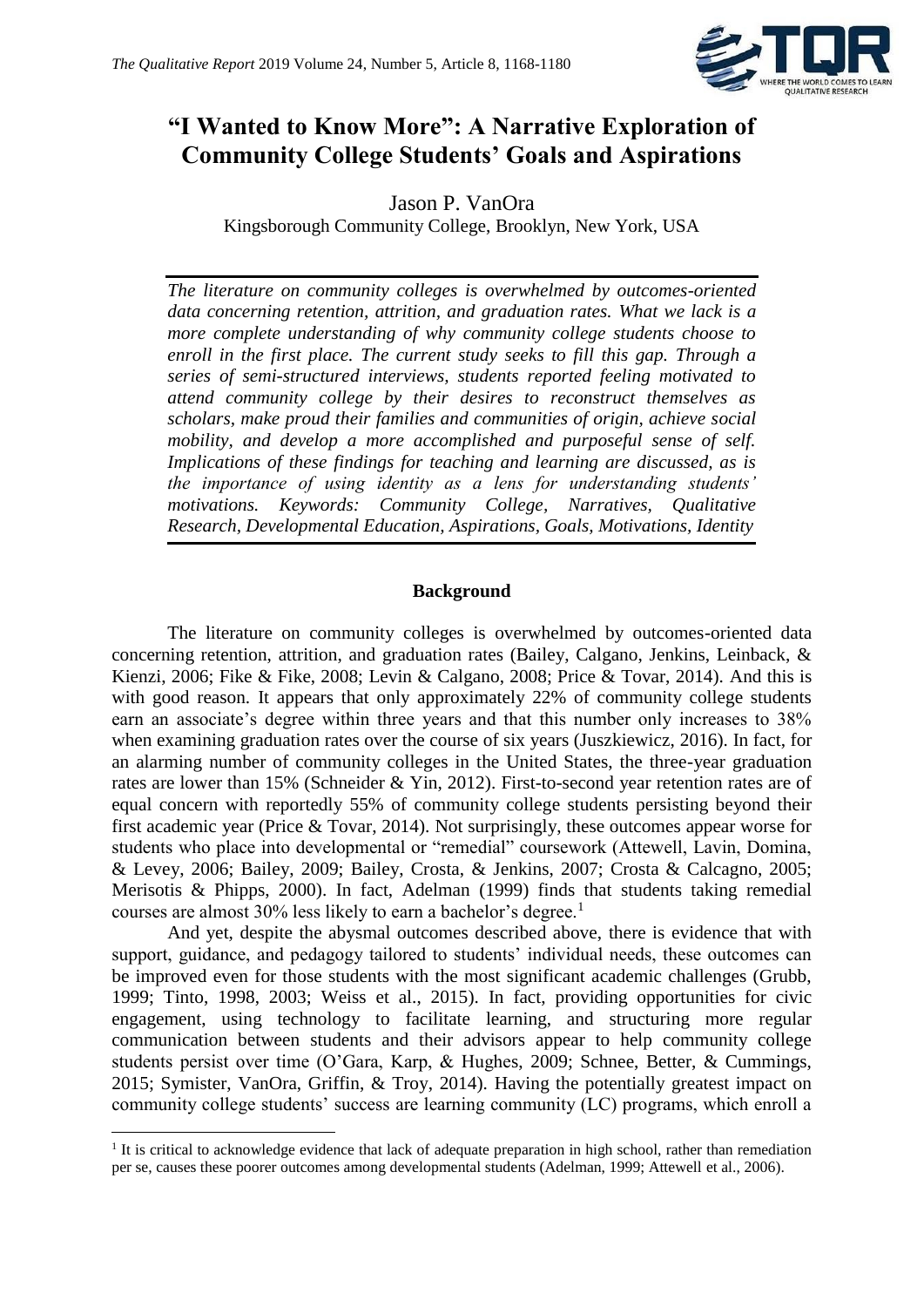common cohort of students in "linked" or "clustered" courses and require more collaboration, interdisciplinary thinking, and active constructions of knowledge than traditional, stand-alone classes in community college (Tinto, 1998; Weiss et al., 2015). With these possibilities in mind, as well as a belief in the importance of community colleges in providing access to those students who have been historically underrepresented in higher education, many scholar-practitioners continue striving for additional ways to help community college students succeed.

#### **The Current Study**

In this study, I aim to fill a gap in the literature concerning community college students' motivations for attending college. Despite the research cited above, we know relatively little about what motivates community college students to enroll in the first place (Edman & Brazil, 2007; Habley, Bloom, & Robins, 2012; Martin, Galentino, & Townsend, 2014). Because we do not yet know *why* students choose to attend community college, we remain limited in our capacities to help them overcome the multiple challenges that they encounter in their journeys through higher education (McCormick, Schnee, & VanOra, 2014; Sternglass, 1997; VanOra, 2012). Therefore, in the current study, I seek to reveal the goals and aspirations motivating students' persistence in community college and to consider the implications of this knowledge for teaching and learning within the community college classroom.

Before moving forward, it is critical to acknowledge who I am and what I bring to this study of community college students' goals and aspirations. As a Social/Personality Psychologist and faculty member at Kingsborough Community College, I have spent the past ten years teaching and learning from the students in my classes. From the outset, I have been in awe of their resiliency, insights, boldness, and tenacity. They bring critical insights into the psychological concepts I teach and compel me to think deeply about both the potentials and limitations of my discipline, particularly for those living within conditions of injustice. On a more personal level, I identify, sometimes painfully, with my students' lived experiences. Many of my students and I have survived early childhood loss and trauma which have left us both wounded and (potentially) more empathic to others' needs and struggles. Many of my students and I have faced various forms of discrimination, mine centering on sexual identity and theirs based on race, gender, sexuality, immigration status, (mis)perceived ability levels, and religion. Many of my students and I grew up doubting our intellectual abilities and wondering whether there would be a place for us in higher education. These multiple forms of identification open up opportunities for teaching, connection, and healing, and certainly create challenges when it comes to assessment and grading. Through my research, I seek to honor students' life stories and support their success in community college. I hope that my work leads to pedagogical, curricular, and structural interventions that facilitate community college students' persistence despite numerous obstacles. Above all, I attempt to document the many strengths and "wisdoms" that community college students bring to the classroom, forcefully refuting the idea that these students lack the intellectual fortitude needed to earn a college degree and become agents of social change.

#### **Methodology**

#### **A Narrative Approach**

In the current study, I did not seek to test hypotheses or identify correlates between variables. Rather, I sought to explore why students attend community college and what we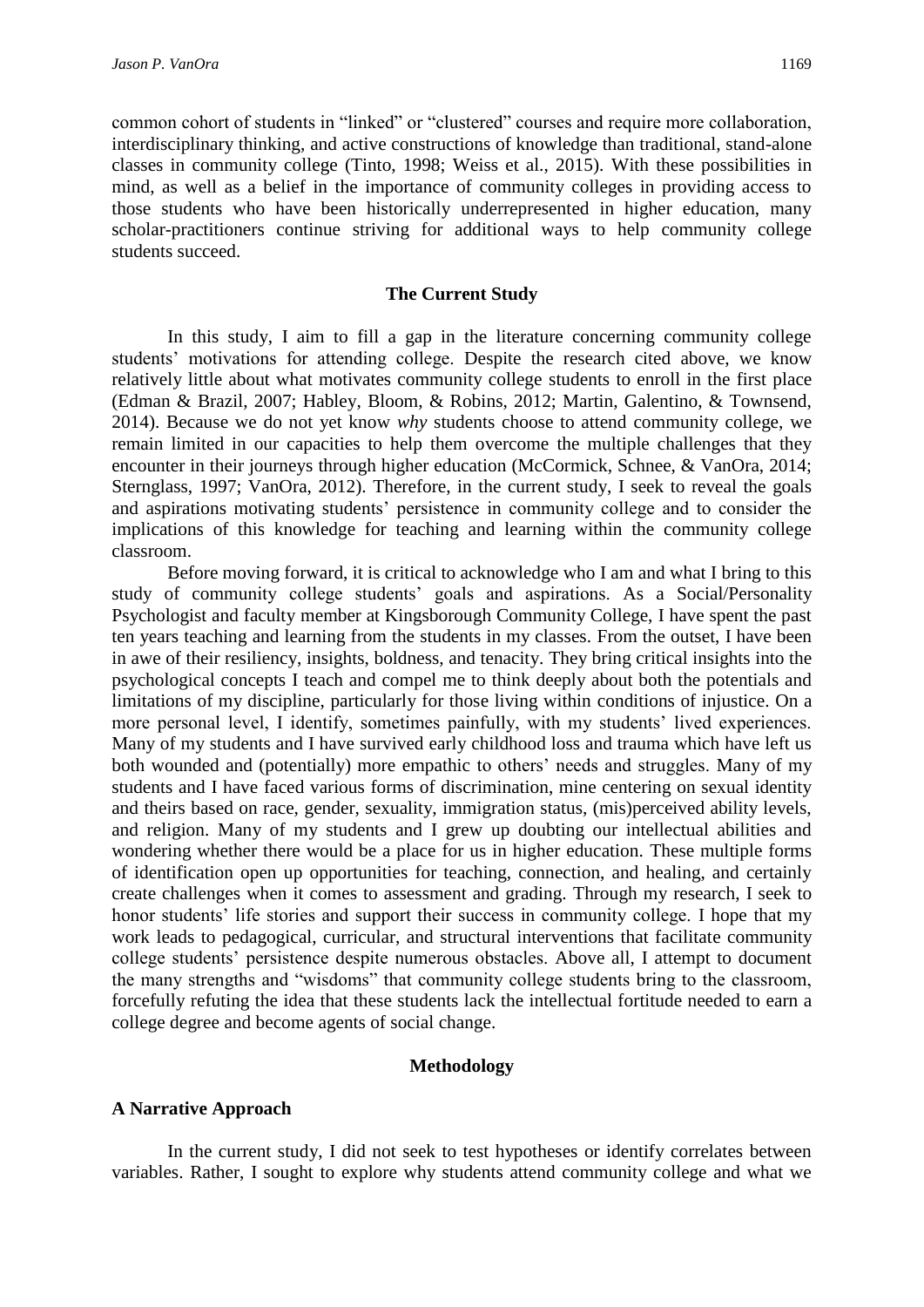can learn from their stories. To accomplish this, I needed to employ the sort of qualitative methodology that would aid me in understanding how students make sense of their lived experiences. Keeping in mind that *listening closely* to the ongoing and internalized stories people tell about their lives is often the best way to learn what it feels like to live in a particular social setting and contend with various obstacles, I chose a narrative approach (Chase, 2003; Josselson, 2009; McAdams & McLean, 2013; Singer, 2001). As Singer (2001) tells us, narratives reveal the "phenomenological texture" of a person's lived experiences, "defining whom and how we love, for what and why we work, and where all that we have done in our lives should ultimately lead us" (p. 273). Narratives also enable us to recognize the critical complexity of individuals' experiences, underscoring both what is common to all as well as what appears unique and distinctive (Josselson, 1993).

The narrative approach I utilized involved conducting semi-structured, relational interviews in which participants collaborated with me in structuring the interview, often taking the lead as our discourse developed (Josselson, 2013). As much as possible, I invited participants to share specific stories with me, rather than generalized abstractions, recognizing that we learn more about social and cultural phenomena by examining how people *use, resist, and transform these* in personal narratives (Chase, 2003). Overall, these narrative strategies enabled me, both during the interview and the interpretive process, to connect rather than distance myself from participants and to tell a story about what I believe I have learned about their lives and experiences (Josselson, 1993, 2009).

#### **Recruitment**

Before recruitment for the study commenced, Kingsborough Community College's Institutional Review Board (IRB) approved all aspects of the study. I conducted this study with my co-principal investigator, Dr. Emily Schnee, an urban educator who specializes in teaching English Composition to community college students who have been designated as "underprepared" for college-level reading and writing. Each of us conducted half of the interviews for the current study. Both Dr. Schnee and I recruited participants in students' developmental reading and writing classes and via student email distribution lists. In both the recruitment speech and emails, we said,

In this study, we aim to understand more about why you chose to enroll in community college and what you need to be successful. We are also interested in learning anything you have to share about your experiences, both within and outside of the college classroom.

We compensated students with a \$25 Barnes & Noble gift card which was made available through internal funding at Kingsborough Community College. Before beginning each individual interview, we reminded participants about the focus of the study and expressed the hope that these interviews would "feel like a conversation" guided by each participant's interests and experiences. We reiterated that we would maintain each participant's confidentiality and that they should feel free to stop the interview or take a break at any time. We also agreed to remove from the transcripts any information that participants did not want us to draw upon in the analysis. Once participants asked any clarifying questions and reconfirmed their willingness to participate, we asked them to sign an official consent form so that we could begin the interview.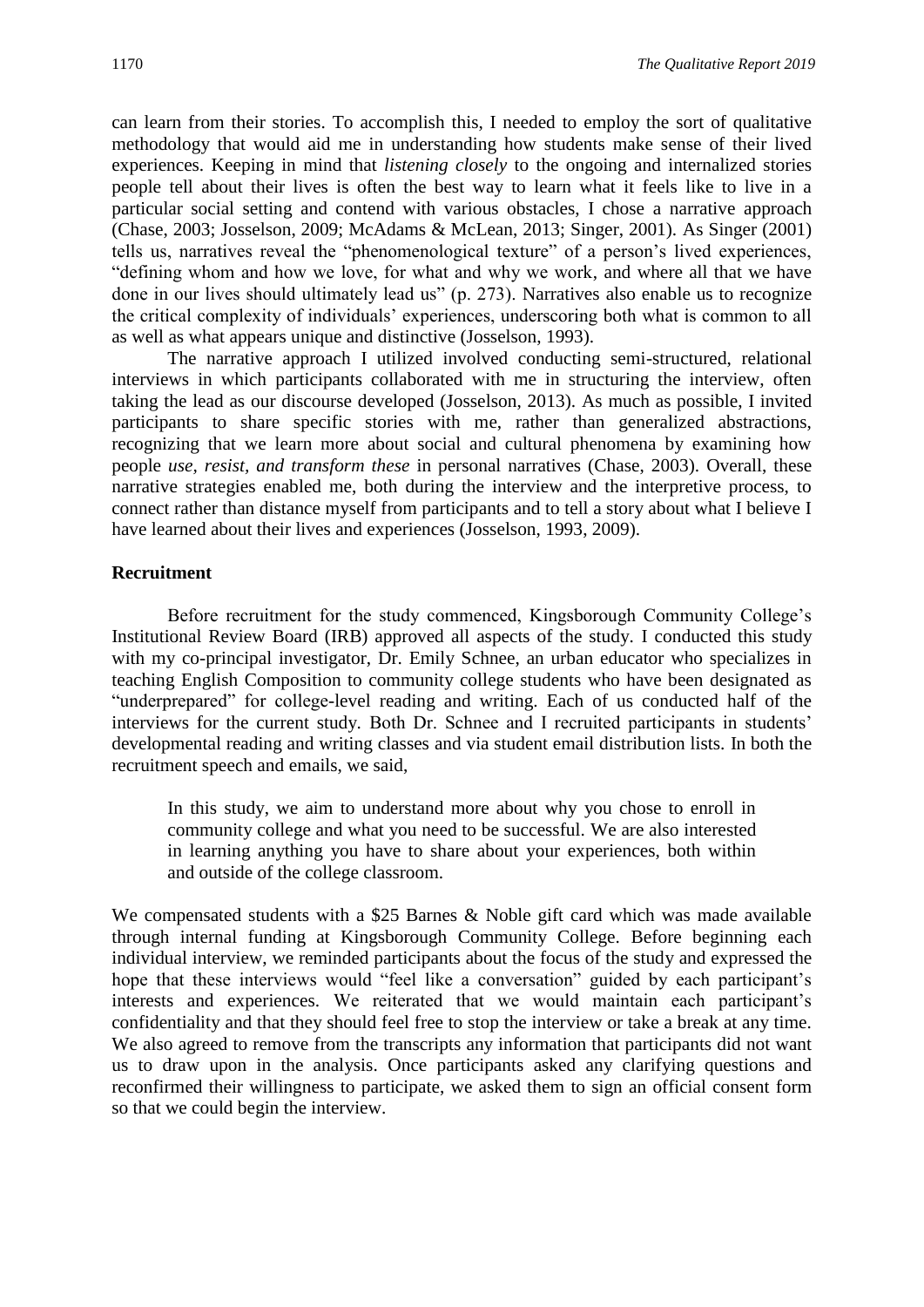#### **Sample**

The sample consisted of fifteen students (6 women, 9 men), all of whom tested into the lowest levels of reading and writing at Kingsborough Community College. My coprincipal investigator or I interviewed each student individually. At the time of the interviews, all students were between 18 and 30 years of age and had recently completed their first semester at the college. Six students identified as white, three as Black or African American, one as Asian, one as biracial, and four as either Black or White Latino(a). All but three spoke English as their native language. Before beginning the analysis phase of the project, I assigned all participants pseudonyms which I use throughout this paper.

# **Narrative Interview**

Both my co-principal investigator and I conducted half of the interviews at the conclusion of students' first semesters of college. Each individual interview lasted approximately one hour. Interview questions included:

- Can you explain some of the reasons that you choose to attend college?
- Can you tell me a bit about what you hope to accomplish as a student and/or after your graduate?
- Can you tell me a story about a positive experience you have had in college?
- Can you tell me about a negative or unpleasant experience that you have had in college?
- Can you tell me about your experiences in developmental, or "remedial" coursework?
- What else would you like me to know about you?

As discussed earlier, these questions often served as a starting point from which students constructed their own "narrative styles," employing whatever structure most authentically adhered to their lived experiences (Chase, 2003; Josselson, 2013). Both Dr. Schnee and I transcribed the interviews and interpreted them individually.

# **Data Analysis**

As mentioned, I employed a narrative approach to the analysis of the qualitative data conducted for this study (Wertz et al., 2011). This entailed multiple readings of the entire data set with a focus on those narrative features that were both shared and distinctive across interviews. Following, I coded explicitly for any excerpts addressing students' goals for attending community college. Some of the codes I developed included scholarship, intellectual curiosity, mobility, family, pride, overcoming failure, personal history, emotional pain, and desire. Based on frequency of codes, as well as my larger interest in students' goals and aspirations, I combined the majority of these codes into four overarching themes (Braun & Clark, 2006). These themes included: 1) motivations to (re) construct one's self as a scholar; 2) motivations to make one's family proud; 3) motivations for social mobility; and 4) motivations to develop a more accomplished and purposeful sense of self. To ensure that the themes I developed accurately reflected what students revealed in their narratives, I deidentified the transcripts and asked a colleague familiar with qualitative research, but unfamiliar with the premises of the current study, to read a subsample of interviews and identify what he saw as the "central issues emerging from these interviews." Although he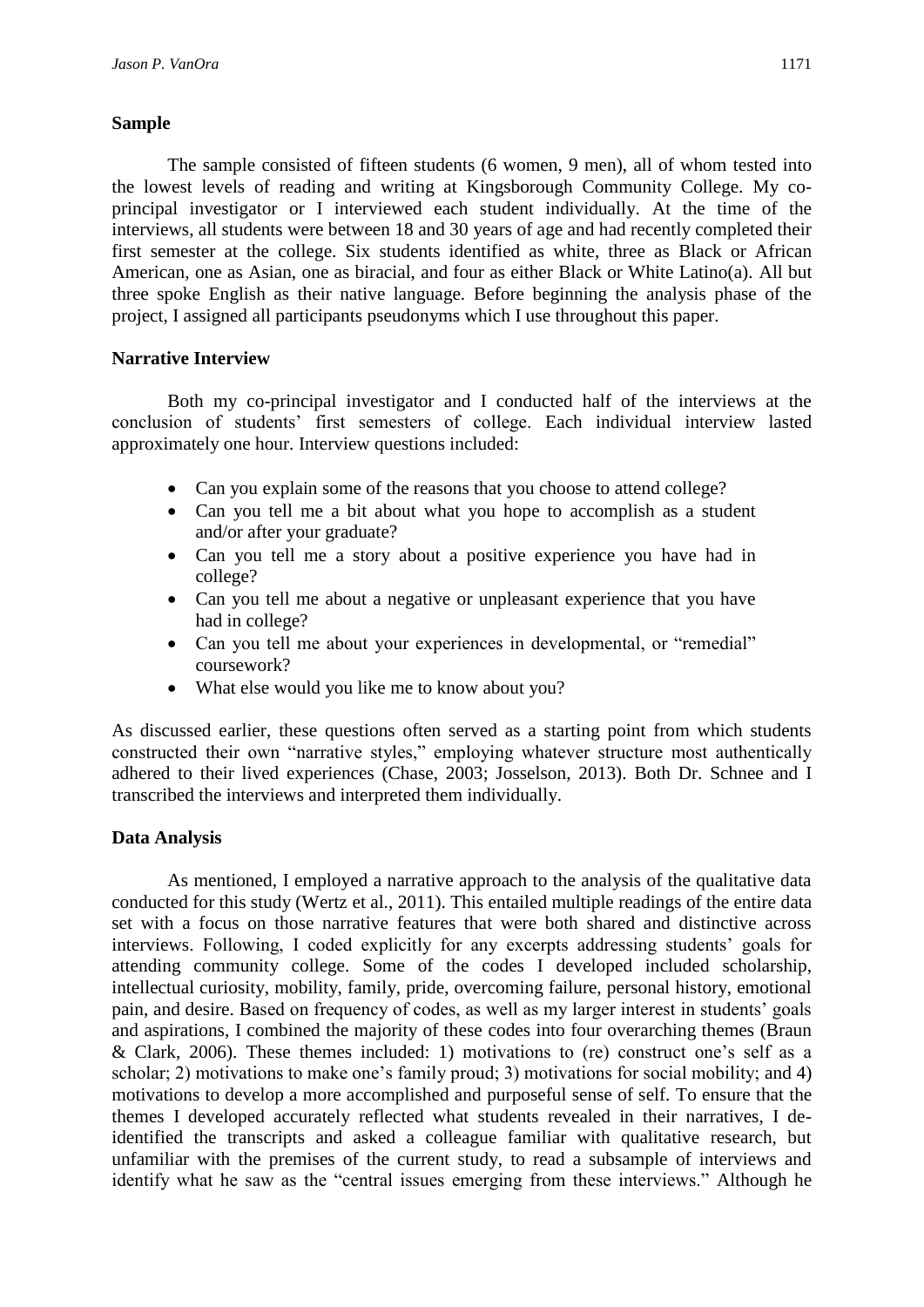framed them differently, he confirmed the four central themes that I identified. I also returned to a subsample of student participants and asked them to confirm and/or critique these four central themes. Although these students encouraged me to elaborate upon aspects of their interviews that went beyond the scope of this paper, they also confirmed the validity of the four themes outlined above.

#### **Findings**

#### **Motivations to (Re)construct One's Self as a Scholar**

In almost every interview, students described feeling motivated by opportunities to reimagine themselves as scholars who were deeply committed to grappling with critical ideas across disciplines. In contrast to more traditional conceptions of community college students as motivated exclusively by the desire to earn a degree and increase their earning potential, participants in the current study expressed a deep commitment to *learning for learning's sake* and understanding themselves as in dialogue with a larger community of scholars (Cox, 2009; Weis, 1985). For example, Amir declares that he "always puts more into classes [that he] enjoy[s]" and during his first semester "read books that [he] didn't have to read [for class], like William James' book." Similarly, Norma illuminates the variety of courses that have helped her grow intellectually including psychology which has helped her "try to understand people," philosophy which helps her to feel "wiser" and better able to "pick apart people's ideas and debate," and history which she is just "really curious about." Norma also proclaims that upon the completion of her first semester in community college she "feel[s] like [she is] actually learning, that [she] know[s] stuff, [and she] feel[s] smart." Additionally, Dimitri asserts that community college provides a vehicle for conceiving himself as a more educated and knowledgeable person. He tells us:

So now I'm in college to get more educated. You know, to just, to just have knowledge of things. . . . I don't' think it's about grades, actually. I, I feel like it's more about what you learn, like for yourself, not for anything else, you know. Even if I got a C in a class, I know what I learned out of that class. . . . And that, that's more important to me than the B or A is. It [is] just the whole learning process.

Alongside others, Aaron confirms that his desire to learn and grow intellectually supersedes more financial motivations for attending college. When discussing his reasons for a biology major, Aaron tells us:

[The] number one reason [is] because I like learning about the body. Like, if I sit down with a bunch of people, I like talking about, things about the body and things like that. . . . Like, it's something that [I] like doing, you know it's not like, [I] don't do things because of the money. Cause this is something you gotta do for the rest of your life, so do something that you like.

Maria's motivation to *become an intellectual* via her enrollment in community college was reinforced when she had the opportunity to reflect on how much she has learned in the course of a single semester and to demonstrate her newfound knowledge for friends and family. She says: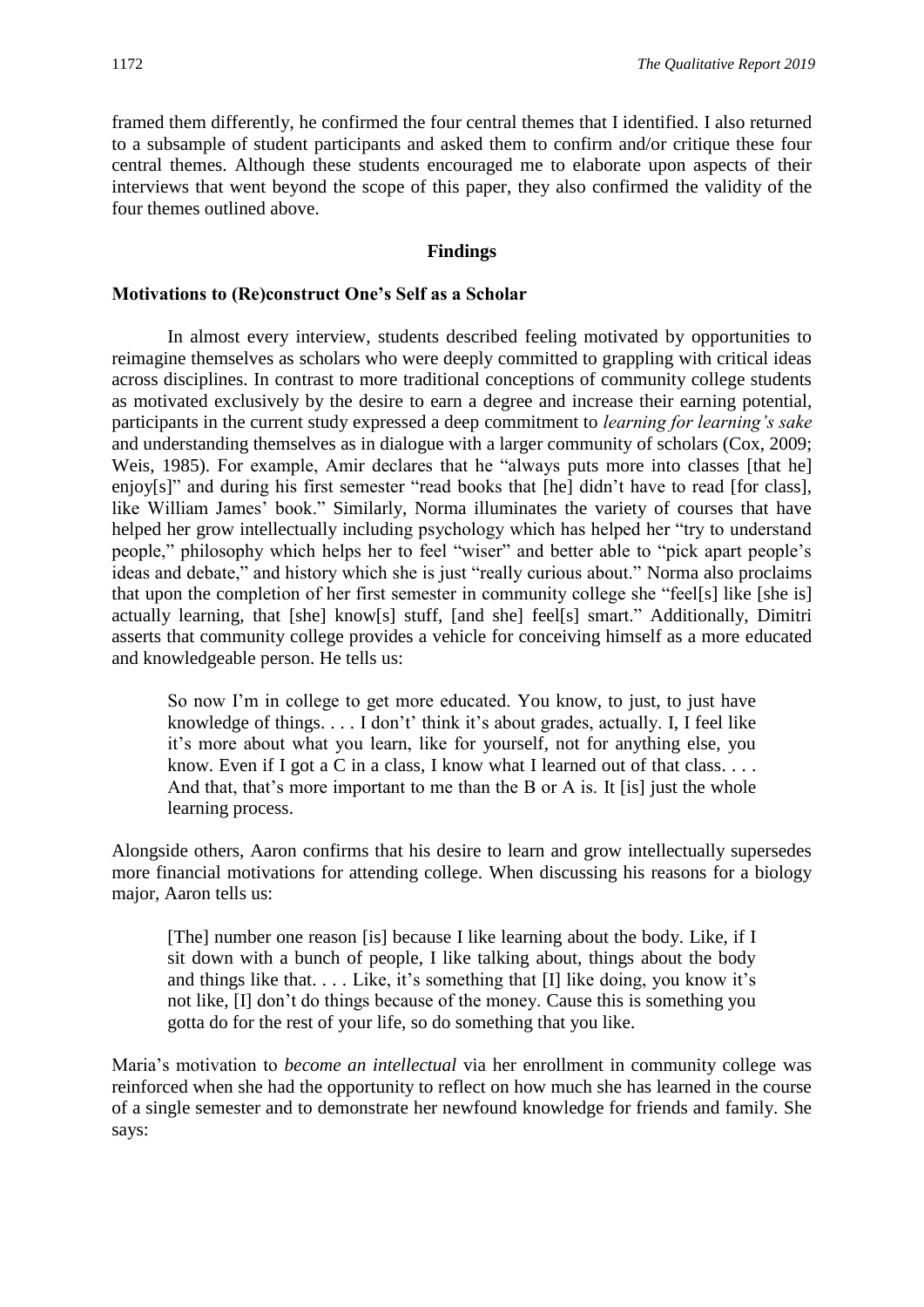Like I wanted to know more. I didn't know anything before, I just knew basic things. Like now, the other day my friend said something about sleep, and I was like, "the pons makes you sleep." I used that and she was like "okay, smarty pants," and I'm like, "that's me!"

This sort of intrinsic motivation to learn or become a "master" of one's craft, has consistently been identified as critical to students' persistence. Thus, as I discuss below, we might find additional ways to nurture it in our classrooms (Dweck & Leggett, 1988).

#### **Motivations to Make One's Family Proud**

Consistent with research conducted by Martin, Galentino, and Townsend (2014), the sense of pride that students felt about their newfound scholarly identities was deeply connected to the pride expressed by their families and communities of origin. These students, most of whom were the first in their families to attend college, affirmed that their parents embarked upon this educational journey with them, vicariously experiencing both the joys and challenges. Juan Carlos affirms, "My mom, you know, my mom is happy [I am in college] and you know, I'm happy to see her happy that I'm doing good, you know." Kareem confirms these parental sentiments when he describes a scene in which his father "just started crying" at how proud he was of his son's college attendance. Additionally, Eduardo describes his mother's pride and vicarious sense of accomplishment: "I want to make my mom happy, so she can see that, you know, she didn't go to college, and to see her own son do it, it makes her happy." Similarly, Elif, a relatively new language learner from Uzbekistan, discussed the incredible triumph with which both her family and other community members associate attending college in the United States. She says:

Actually, when I got in college, I was very proud of myself, because I would always like, dream to study in college in the United States. . . . And it was like, big proud (sic) for me and for my family. . . . And like, when somebody sees me from my friends, they begin to ask, how is college and I give them advice, what to do and. . . I feel good that I'm in college. You know it's like, one of my friends said that you get education in the United States you have like, gold lottery in your hand.

#### **Motivations for Social Mobility**

In addition to students' conceptualizations of community college as a vehicle for reconstructing themselves as scholars, they also spoke incisively about their commitments to achieving social mobility (Martin, Galentino, & Townsend, 2014). For example, Maria says, "I wanted to have a good job, and I figured . . . you have to have a college degree in order to have a good job . . . I figured let me just get a degree, find a decent job and then I'll go from there." Similarly, Juan Carlos reports that one reason for attending college was "a good job, you know . . . making a good amount of money. The American Dream basically." Both Joshua and Adam declared that they plan to major in nursing because of the imagined financial security with which they associate this profession. When asked to elaborate on his choice of nursing, Adams declares that "nurses get paid really well . . . there [are] never enough nurses . . . that is one demand that will always stay . . . and that's why I chose it, I just want to have a secure future." Joshua concurs, affirming that he aspires to become a nurse because "with nursing you get like \$70,000, right away when you get out of college . . . there is a lot of work for nurses."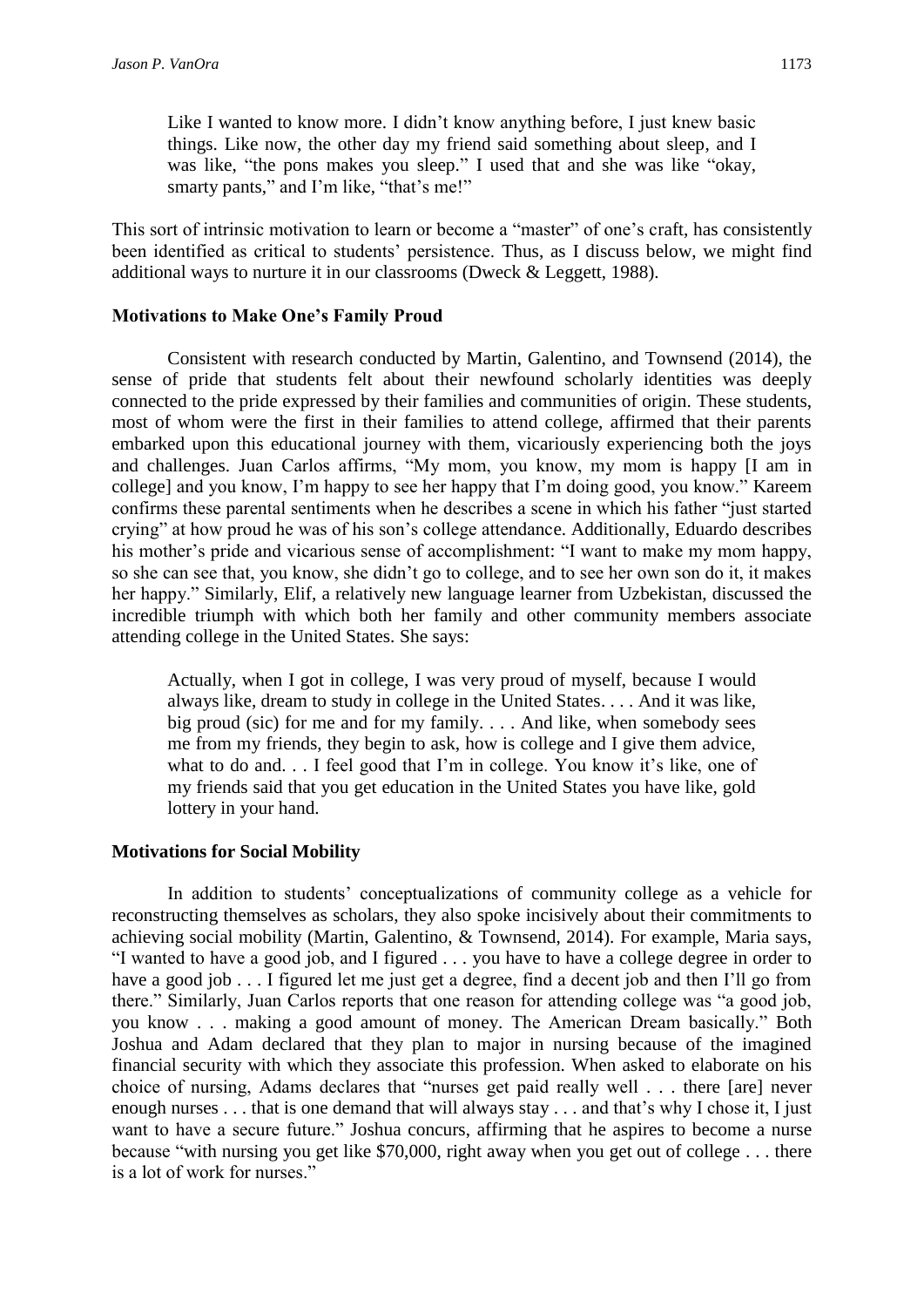It is critical to acknowledge that these financial goals were also relational ones, grounded largely in the hope that with greater resources, students would be better able to care for their family members. Eduardo tells us:

And I want to do college [because] I want to have a better future for my mother too. My goals are to have a house, to go on vacation, things like that ... . because then you get a better job and everything . . . and make money [to take care of] my family, basically, not only just my mom. My brothers too.

Interestingly, many students discussed community college as a means of supporting not only their families of origin but also those that they hope to create in the future. Michael tells us:

Let's say you have a family, let's say you have a girlfriend or a wife, but you have a baby on the way. . . . You're not gonna make, you're not gonna be able to support the three of you all. So you want to go to college and get as much as you can . . . so you can be able to have a place for the three of you all. To support you and the family. Not just yourself [but also] the two other people.

Dimiti's desires for the resources needed to support his imagined family of the future parallel Michael's. Yet Dimitri also believes that by earning a college degree, he will become more competitive for jobs that do not require intense physical labor. Having worked construction and mechanical jobs for the past ten years, Dimitri reports feeling more tired than he would like, being only 28 years of age. He tell us:

I just had to go back to school because no matter where I looked for a job, you needed a certain degree. . . . I've been through physical labor. I've done plenty. And when I get older . . . I want to home with the wife and kids at night time. . . . I want to work hard, but not do not physical labor. And get good money for it, you know . . . I don't picture myself driving a garbage truck or working in a mechanic shop . . . not saying that it's a bad thing, but that's not where I want to be.

# **Motivations to Develop a More Accomplished and Purposeful Sense of Self**

Across interviews, students also reported that community college afforded them an opportunity to reconstruct themselves with a greater sense of purpose and accomplishment. The majority of students asserted that prior to attending college they felt stagnated, needing to revise both the directions of their lives as well as their conceptions of self. For example, Jennifer declares:

Well, my reason for coming [to college], I just, I felt like I wasn't doing anything with my life. I was kind of at a point that I felt really stuck. So I felt that maybe if I started somewhere, I can always do better and go somewhere with my life. . . . I felt like I wasn't doing anything and it, it was actually ruining me emotionally. Now that I'm here I actually feel a lot better, and I actually want to do something with my life.

Kareem concurs, proclaiming that by attending college, he "feels better about [him]self": "I am doing something with myself . . . I used to get up and not do nothing with myself. . . . I really enjoy going to school because I have something to look forward to." For some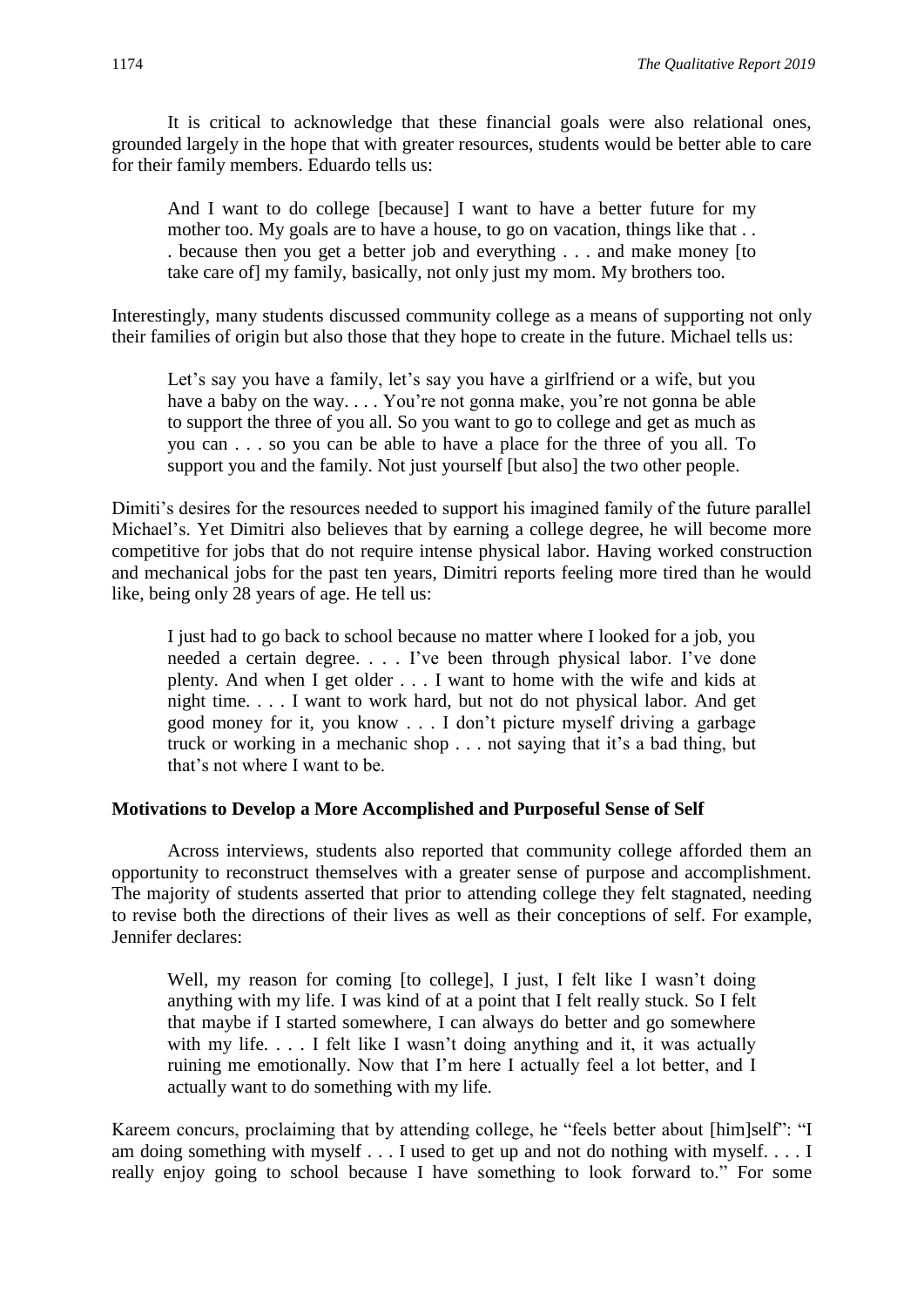$\overline{\phantom{a}}$ 

students, this sense of purpose and accomplishment was focused squarely on the desire to help others and "give back." Aaron, a young man from Guyana, reports that with college, he now has a concrete plan for supporting his community by one day providing those critical medical services that are often out of reach to the members of his community of origin.

Aaron: Perhaps I could help some people. . . . Cause I remember there's one doctor who used to always help people who had [illnesses]. Doctors were so expensive, but she always gave you a reduced price when you go. She takes good care of you.

Interviewer: It sounds like whatever you choose, you want to be able to make a contribution in your home country. And help people.

Aaron: Yes, I want to help people. I like helping people, you know.

It is worth noting that students' sense of pride and accomplishment at beginning their college careers was inextricably linked with working hard toward their degrees. This contradicts previous research, which often describes community college (or similarly "underprepared") students as simply unwilling and/or unable to do the work needed to achieve their goals (Clydesdale, 2007; Cox, 2009). Norma declares unequivocally:

Like, I have to work for my degree. Otherwise, it doesn't mean anything to me. So, if I get my degree here, and it was also easy to get it, I'm gonna feel horrible. . . . I'm gonna feel like I didn't work. Like, I have to work. I have to earn it . . . if this comes easy, it just doesn't feel real to me.

#### **Discussion**

As mentioned previously, there is a gap in the literature concerning community college students' motivations (Edman & Brazil, 2007). In response, this study identified four central motivators which included students' desires to reconstruct themselves as scholars, make proud their families and communities of origin, achieve social mobility, and develop a more accomplished and purposeful sense of self. Briefly, I discuss the implications of these findings for future research, as well as for our pedagogical endeavors.

One central finding of this study concerned students' conceptions of community college as an opportunity to develop a sense of themselves as scholars. This defies more traditional understandings of community college students as motivated exclusively by the desire for vocational training and greater earning potential. Moreover, it highlighted the *intrinsic motivation*, or a desire for *learning for learning's sake*, that students bring into the community college classroom—a factor that has long been identified as contributing to persistence-based efforts (Dweck & Leggett, 1988). Thus we might consider how to nurture this over time and reconsider pedagogical strategies that unwittingly attenuate students' more intrinsic desires to learn. Many instructors, in an effort to compel students' reading and mastery of course content, assess students' understanding frequently in the form of quizzes, exams, and graded assignments; I theorize that this does our students a disservice, sending a message that the goal is to pass the class, rather than learning and growing as a scholar. In fact, by overstating the importance of grades, we might be leaving students to feel that unless they are being formally assessed or "rewarded," there is no reason to do more than the minimum.<sup>2</sup> I offer this as a partial explanation for why, despite the enthusiasm for learning

<sup>2</sup> This is consistent with classical social psychological findings on the "overjustification effect." According to this research, externally motivating rewards and punishments often undermine individuals' intrinsic desires to perform a task and/or master a new ability (Lepper, Greene, & Nisbett, 1973).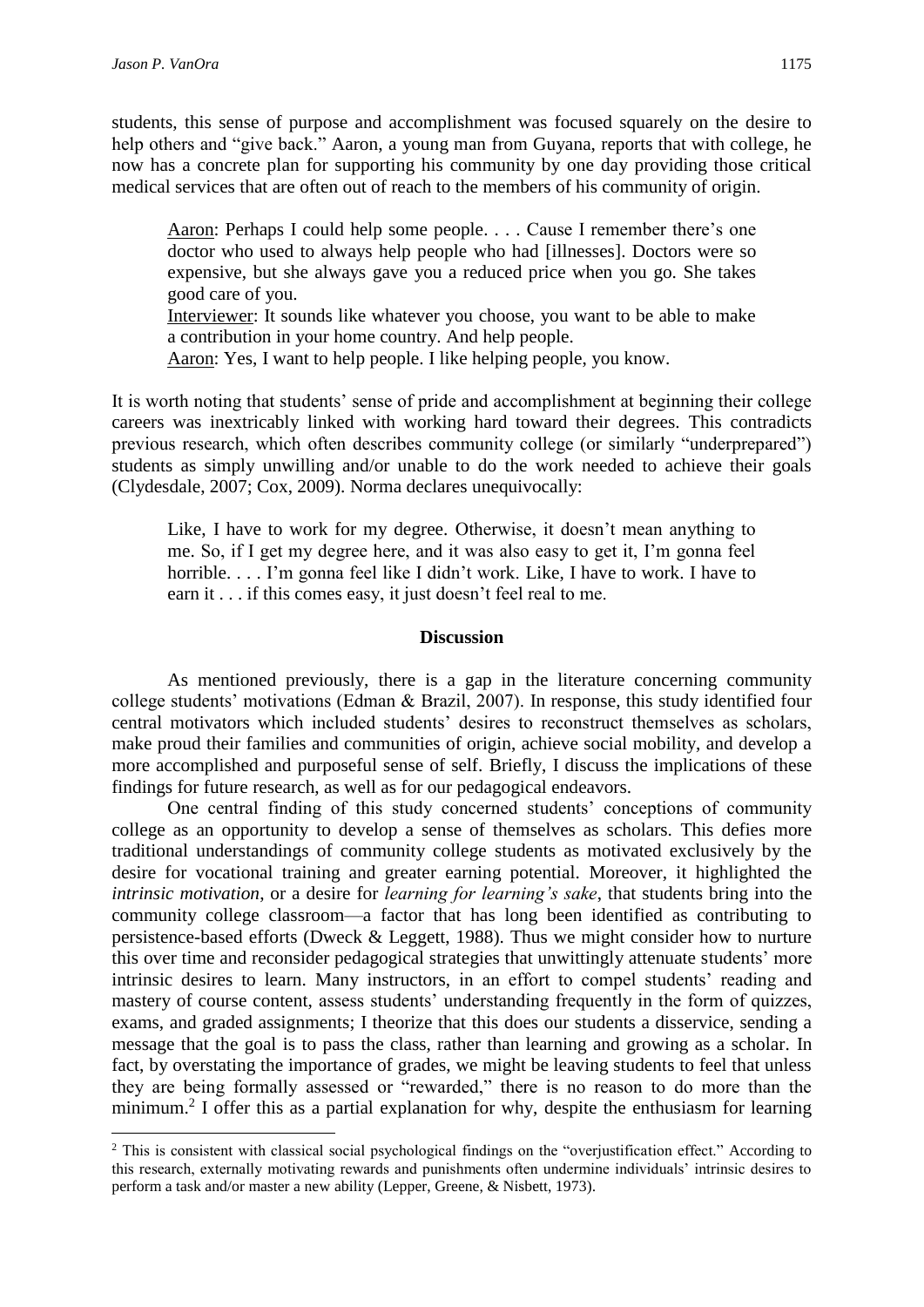students articulated upon the conclusion of their first semesters, overall persistence and graduation rates remain alarmingly low (Price & Tovar, 2014). An alternative model, proposed by Danielewicz and Elbow (2009), offers students a contract at the beginning of the semester, guaranteeing a B to all students who complete the basic requirements, which are laid out clearly before them. While some worry that this will disincentivize students from working hard, there is evidence that this system has the opposite effect, inspiring students to *work harder* in their quests for knowledge, without having their inherent curiosities attenuated by external motivators.

Of course, students' intrinsic motivations to learn were balanced by their fervent hopes that community college would provide access to social mobility and greater financial freedom. While many of us have conceived of intrinsic and extrinsic motivations as mutually exclusive binaries, this research highlights the "on the ground" reality that these are both aspects of students' selves which can be articulated in coherent dialogue (Hermans, Kempen, & van Loon, 1992). In other words, it appears that students feel an urgency to grow as a scholar *and* obtain the resources needed to care for their loved ones. From my perspective, this is all the more reason to provide the sort of contract that enables students to feel secure that they will "pass" so that the majority of the semester can be spent engaging in ideas and cultivating a more formidable intellectual identity.

The current study also has implications for how we conceive of the role of others in the academic journeys of community college students. In contrast to research conducted by Roberts and Rosenwald (2001) which indicated the importance of separation among firstgeneration college students attempting to earn a college degree, this research highlights the importance of *keeping family members close* in students' academic endeavors. Across interviews, students described the pride felt by their parents as a motivator for persistence and their commitments to social mobility as inspired by the desire to care for their families. Thus we might invite these friends and family members to visit our classes and become members of our larger community. We might also open up opportunities for students to journal about the importance of their families (or communities of origin) and to underscore the ways that attending college enables them to serve as a role model for loved ones who might otherwise have seen college as out of reach. Alternatively, instructors might ask students to interview family and/or community members and to draw upon these interviews as one text upon which they compose an essay. When it comes to including students' families and communities, less important than how we do it, is that we do it. By including families and communities of origin and reinforcing the sense that students' journeys are both shared and relational, we strengthen community college students' sense of belonging and, ideally, their capacities to persist.

Finally, it is worth acknowledging that although I did not intend to conduct a study so explicitly focused on students' identities, almost every motivation that students articulated was connected with their desires to explore, reconstruct, and/or reimagine some aspect of self. Moreover, I found that students were calling on us not only to understand who they are now, but also whom they strive to become. This became especially clear as I listened to the following excerpt from Jennifer.

I'm exploring who I am, like, who am I? Like, like, what am I? Like, what is my significance in life? Like, how do I describe myself to someone else? Like, I'm this and I'm that, I love this, and I love that, and it's like, well, I can say a couple of things, but not really that much, so, I need to work on that.

How might I attempt to explain these community college students' overwhelming focus on identity within their narratives despite the fact that this was not intended to be a central aspect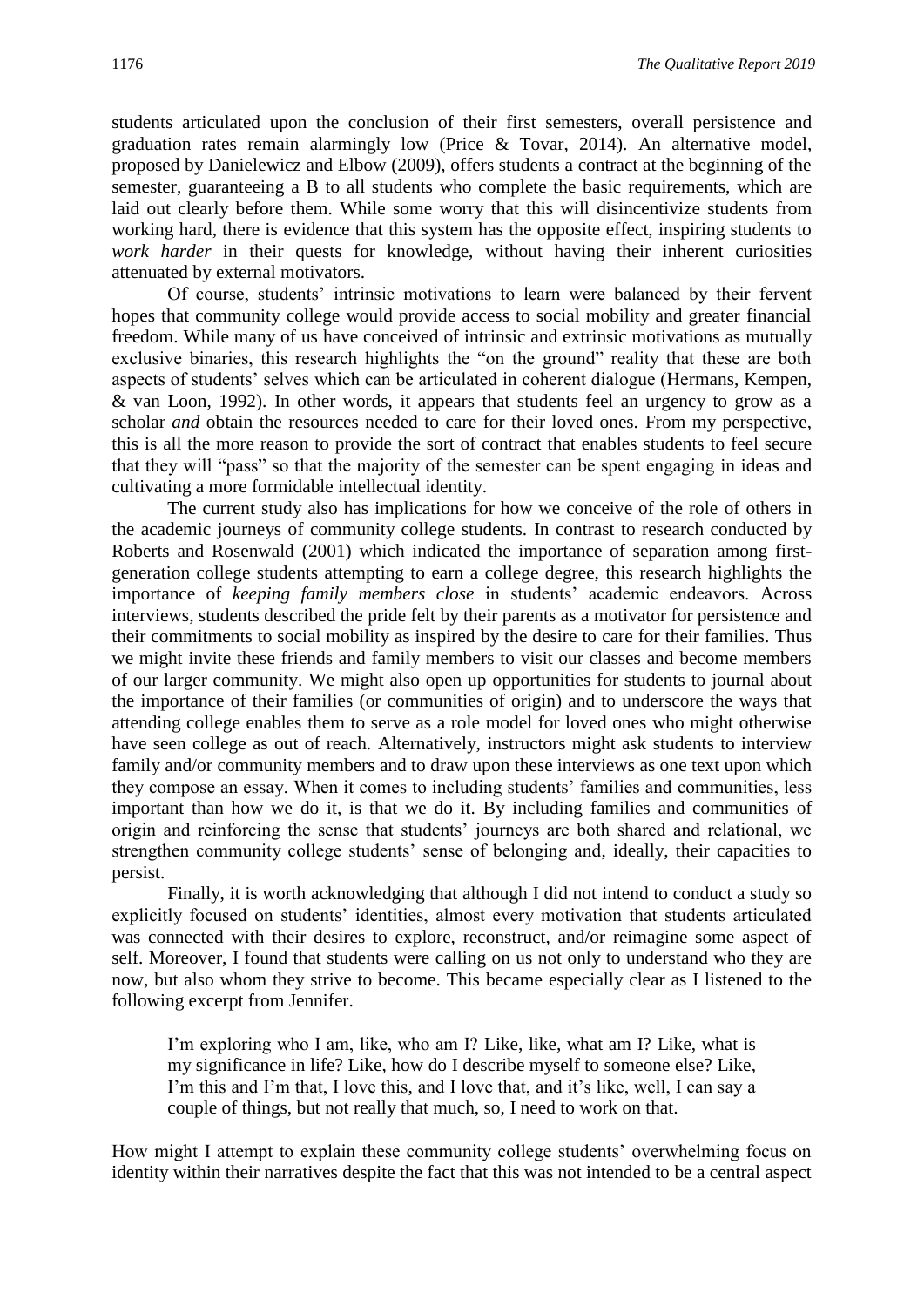of this study? I offer a few possibilities. First, there is little doubt that when we elicit an individual's story, we are going to learn a great deal about her/his (multiple) selves and identities, regardless of our research questions and goals (McAdams & McLean, 2013; Singer, 2001). In fact, every story we tell adds a new layer to our narrative identity which continues to evolve over time. Additionally, these students were all between 18 and 30 years old, a developmental juncture at which identity challenges become central (Erikson, 1994; Josselson, 1996). For that reason alone, I should not be surprised that the majority of participants constructed identity-based narratives. Moreover, as a Social and Personality Psychologist, I am probably *always* on the lookout for stories of self and identity—whether I realize it or not.

Finally, I believe that students' focus on identity stems at least in part from the fact that students *want* to tell us who they are. Maybe the overarching message of their narratives, beyond all the themes, is: "If you are going to understand my motivations and support my academic success, you first need to know *me*." This finding might lead us to conduct research that more deliberately brings together the literatures about community college students with some of the classic and contemporary writings about self and identity (Erikson, 1994; Gilligan, Spencer, Weinberg, & Bertsch, 2003; Marcia, 1966; McAdams, 2008). By purposefully using identity as a lens for understanding motivation, we might find ourselves better equipped to reveal what has yet to be discovered about community college students *and* support them in their persistence-based efforts.

In conclusion, students appear highly motivated to attend community college. The current study revealed this to be true not only about the "average" community college student but also those deemed most "at risk" via their placement in the lowest level of developmental English. The question that remains is the following: If students enter with such robust and unequivocal motivations to earn a college credential, then why do persistence and graduation rates remain so abysmally low? What challenges, in particular, impede our students from reaching their goals? I call on my research colleagues to continue taking up these questions in our attempts to assist community college students evolve as scholars, achieve social mobility, and earn their college degrees.

#### **References**

- Adelman, C. (1999). *Answers in the toolbox: Academic intensity, attendance patterns, and bachelor's degree attainment*. Washington, DC: Office of Educational Research and Improvement, U.S. Department of Education.
- Attewell, P. A., & Lavin, D. E., Domina, T., & Levey, T. (2006). New evidence on college remediation. *The Journal of Higher Education, 77,* 886-924.
- Bailey, T. (2009). Challenge and opportunity: Rethinking the role and function of developmental education in community college. *New Directions for Community Colleges, 145,* 11-30.
- Bailey, T., Calgano, J. C., Jenkins, D., Leinback, T., & Kienzi, G. (2006). Is student right to know all that you should know: An analysis of community college graduation rates. *Research In Higher Education, 47,* 491-519.
- Bailey, T., Crosta, P., & Jenkins, D. (2007). *What can student right-to-know graduation rates tell us about community college performance?* (Working Paper No. 6). New York Community College Research Center, Teachers College, Columbia University.
- Braun, V., & Clarke, V. (2006). Using thematic analysis in psychology. *Qualitative Research in Psychology, 3,* 77-101.
- Chase, S. E. (2003). Learning to listen: Narrative principles in a qualitative research methods class. In R. Josselson, A. Lieblich, & D. P. McAdam (Eds.), *Up close and personal:*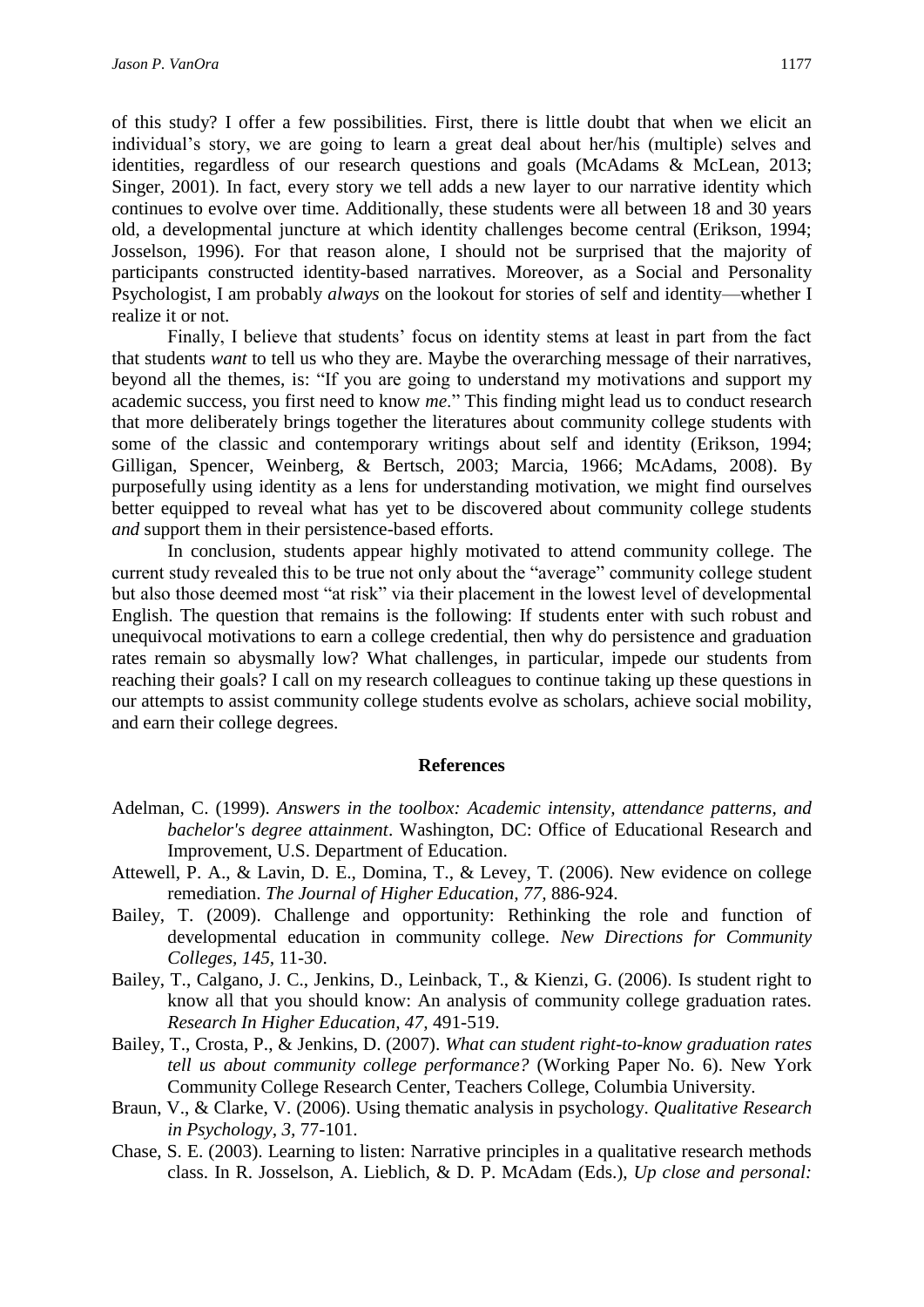*the teaching and learning of narrative research* (pp. 79-99) Washington, DC: APA.

- Clydesdale, T. (2007). *The first year out: Understanding American teens after high school.* Chicago, IL: University of Chicago Press.
- Cox, R. D. (2009). *The college fear factor: How students and professors misunderstand one another.* Cambridge, MA: Harvard University Press.
- Crosta, P., & Calcagno, J. C. (2005). *Improving community college graduation rates: What institutional policies make a difference* [Presentation]. Paper presented at the Association for the Study of Higher Education (ASHE).
- Danielewicz, J., & Elbow, P. (2009). A unilateral contract to improve learning and teaching. *College Composition and Communication, 61*, 244-268.
- Dweck, C. S., & Leggett, E. L. (1988). A social-cognitive approach to motivation and personality. *Psychological Review*, *95*, 256–273.
- Edman, J. L., & Brazil, B. (2007). Perceptions of campus climate, academic efficacy and academic success among community college students: An ethnic comparison. *Social Psychology of Education, 12,* 371-383.
- Erikson, E. H. (1994). *Identity: Youth and crisis.* New York, NY: W. W. Norton & Company.
- Fike, D. S., & Fike, R. (2008). Predictors of first-year student retention in the community college. *Community College Review, 36,* 68-88.
- Gilligan, C., Spencer, R., Weinberg, M., & Bertsch, T. (2003). On the listening guide: A voice centered relational model. In P. Camic, J. Rhodes, & L. Yardley (Eds.), *Qualitative research in psychology: Expanding perspectives in methodology and design* (pp. 157-172). Washington, DC: American Psychological Association.
- Grubb, W. N. (1999). *Honored but invisible: An inside look at teaching in community colleges*. New York, NY: Routledge.
- Habley, W. R., Bloom, J. L., & Robbins, S. (2012). *Increasing persistence: Research-based strategies for college student success.* San Francisco, CA: Jossey-Bass.
- Hermans, H. J. M., Kempen, H. J. G., & van Loon, R. J. P. (1992). The dialogical self: Beyond individualism and rationalism. *American Psychologist, 47,* 23-33.
- Josselson, R. (1993). Imagining the real: Empathy, narrative, and the dialogic self. In R. Josselson & A. Lieblich (Eds.), *Interpreting experience: The narrative study of lives*  (pp. 27-44). Thousand Oaks, CA: Sage.
- Josselson, R. (1996). *Revising herself: The story of women's identity from college to midlife.* New York, NY: Oxford University Press.
- Josselson, R. (2009). The present of the past: Dialogues with memory over time. *Journal of Personality, 77,* 647-668.
- Josselson, R. (2013). *Interviewing for qualitative inquiry: A relational approach.* New York, NY: Guilford Press.
- Juszkiewicz, J. (2016). *Trends in community college enrollment and completion data, 2016.* Washington, DC: American Association of Community Colleges.
- Lepper, M. P., Greene, D., & Nisbett, R. E. (1973). Undermining children's intrinsic interest with extrinsic reward: A test of the "overjustification" hypothesis. *Journal of Personality and Social Psychology, 28,* 129-137.
- Levin, H. M., & Calcagno, J. C. (2008). Remediation in the community college: An evaluator's perspective. *Community College Review, 35,* 181-207.
- Marcia, J. E. (1966). Development and validation of ego-identity status. *Journal of Personality and Social Psychology, 3*(5), 551.
- Martin, K., Galentino, R., & Townsend, L. (2014). Community college student success: The role of motivation and self-empowerment. *Community College Review, 42,* 221-241.
- McAdams, D. P. (2008). *The life story interview.* Retrieved from <https://www.sesp.northwestern.edu/foley/instruments/interview/>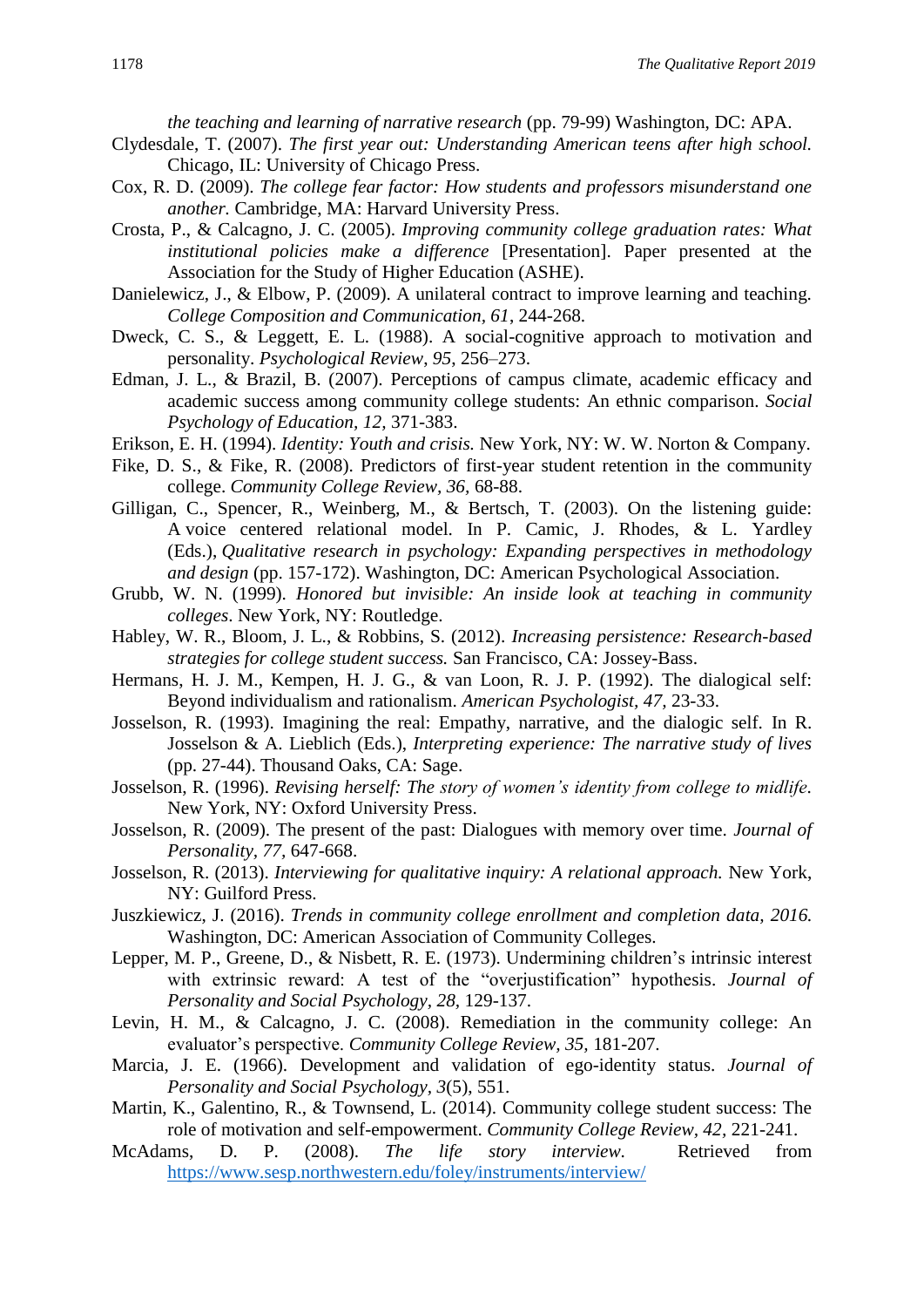- McAdams, D. P., & McLean, K. C. (2013). Narrative identity. *Current Directions in Psychological Science, 22,* 233-238*.*
- McCormick, T., Schnee, E., & VanOra, J. (2014). Researching up: Triangulating qualitative research to influence the public debate on literacy, standards, and access. *Teachers College Record, 116*(4), 1-35. Retrieved from [http://www.tcrecord.org](http://www.tcrecord.org/)
- Merisotis, J. P., & Phipps, R. A. (2000). Remedial education in colleges and universities: What's really going on? *The Review of Higher Education, 24,* 67-85.
- O'Gara, L., Karp, M. M., & Hughes, K. L. (2009). Student success courses in the community college: An exploratory study of student perspectives. *Community College Review, 36*(3)*,* 195-218.
- Price, D. V. & Tovar, E. (2014). Student engagement and institutional graduation rates: Identifying high-impact practices for community colleges. *Community College Journal of Research and Practice, 38,* 766-782.
- Roberts, J. S., & Rosenwald, G. C. (2001). Ever upward and no turning back: Social mobility and identity formation among first-generation college students. In D. P. McAdams, R. Josselson, & A. Lieblich (Eds.), *Turns in the road: Narrative studies of lives in transition* (pp. 91-119). Washington, DC: American Psychological Association.
- Schnee, E., Better, A., & Cummings, M. (2016). *Civic engagement pedagogy in the community college: Theory and practice*. Cham, Switzerland: Springer International Publishing.
- Schneider, M., & Yin, L. M. (2012). Completion matters: The high cost of low community college graduation rates. *American Enterprise Institute for Public Policy Research, 2,*  1-10.
- Singer, J. A. (2001). Living in the amber cloud: A life story analysis of a heroin addict. In D. P. McAdams, R. Josselson, & Amia Lieblich (Eds.), *Turns in the road: Narrative studies of lives in transition* (pp. 253-277). Washington, DC: American Psychological Association.
- Sternglass, M. S. (1997). *Time to know them: A longitudinal study of writing and learning at the college level*. Mahwah, NJ: Erlbaum.
- Symister, P., VanOra, J., Griffin, K., & Troy, D. (2014). Clicking in the community college classroom: Assessing the effectiveness of clickers on student learning in a General Psychology course. *Community College Enterprise, 20,* 10-24.
- Tinto, V. (1998). *Learning communities and the reconstruction of remedial education in higher education* [Presentation]. Paper presented at the Conference on Replacing Remediation in Higher Education at Stanford University, January 26-27, 1998.
- Tinto V. (2003). *Learning better together: The impact of learning communities on student success* (No. 8). Higher Education Monograph Series Syracuse University, Higher Education Program, School of Education, Syracuse, NY.
- VanOra, J. (2012). The experience of community college for developmental students: Challenges and motivations. *Community College Enterprise, 18*, 22-36.
- Weis, L. (1985). *Between two worlds: Black students in an urban community college*. London, UK: Routledge & Kegan Paul.
- Weiss, M., Mayer, A. K., Cullinan, D., Ratledge, A., Sommo, C., & Diamond, J. (2015). A random assignment evaluation of learning communities at Kingsborough Community College–Seven years later. *Journal of Research on Educational Effectiveness, 8*, 189- 217.
- Wertz, F., Charmaz, K., McMullen, L., Josselson, R., Anderson, R., & McSpadden, E. (2011). *Five ways of doing qualitative analysis.* New York, NY: Guilford Press.